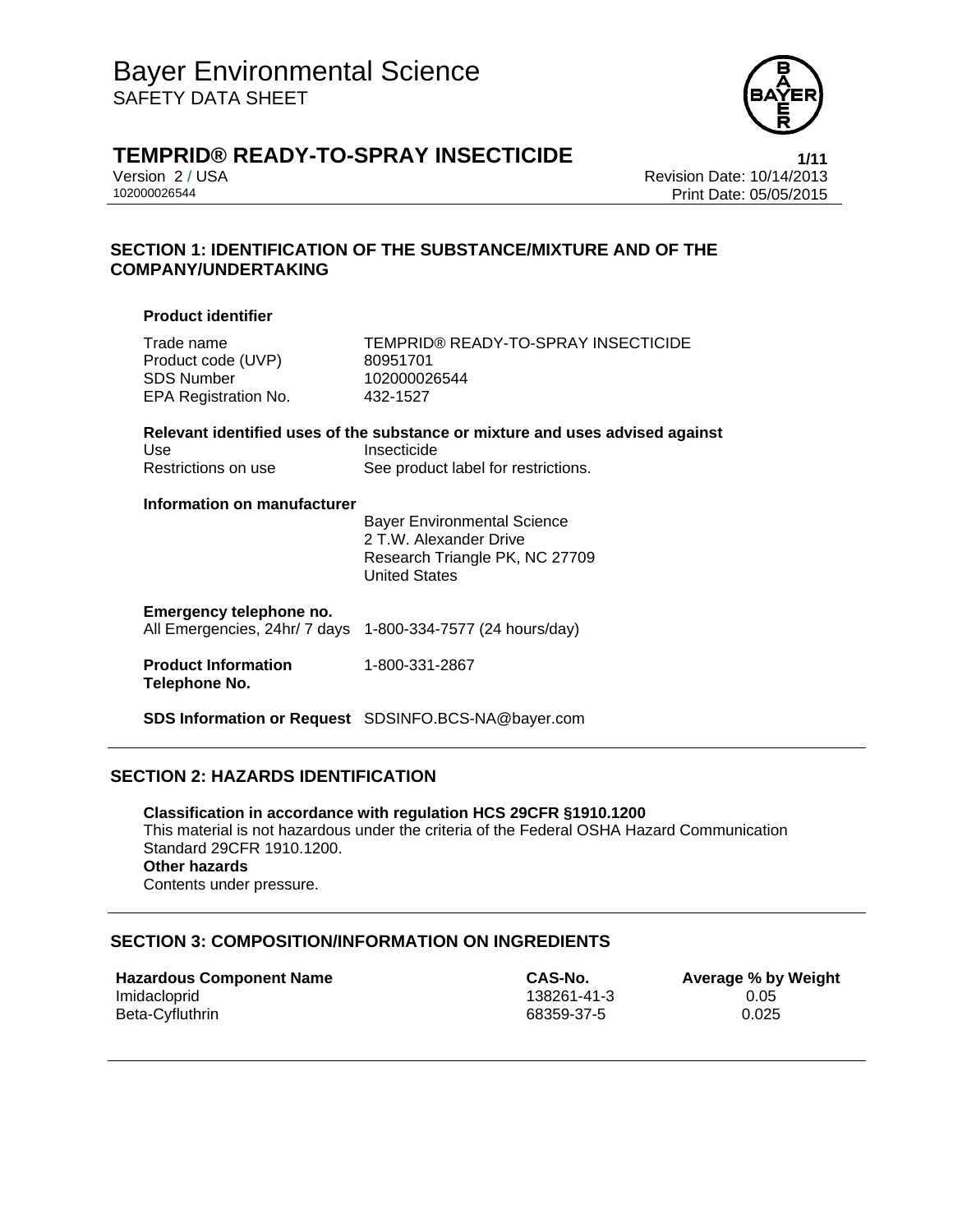

# **TEMPRID® READY-TO-SPRAY INSECTICIDE**<br>Version 2/USA<br>Revision Date: 10/14/2013

Version 2 / USA **Version 2 / USA Revision Date: 10/14/2013**<br>102000026544<br>Print Date: 05/05/2015 Print Date: 05/05/2015

#### **SECTION 4: FIRST AID MEASURES**

| <b>Description of first aid measures</b>                                   |                                                                                                                                                                                                                                                                                                           |  |
|----------------------------------------------------------------------------|-----------------------------------------------------------------------------------------------------------------------------------------------------------------------------------------------------------------------------------------------------------------------------------------------------------|--|
| <b>General advice</b>                                                      | When possible, have the product container or label with you when<br>calling a poison control center or doctor or going for treatment.                                                                                                                                                                     |  |
| <b>Inhalation</b>                                                          | Move to fresh air. If person is not breathing, call 911 or an<br>ambulance, then give artificial respiration, preferably mouth-to-mouth<br>if possible. Call a physician or poison control center immediately.                                                                                            |  |
| <b>Skin contact</b>                                                        | Take off contaminated clothing and shoes immediately. Wash off<br>immediately with plenty of water for at least 15 minutes. Call a<br>physician or poison control center immediately.                                                                                                                     |  |
| Eye contact                                                                | Hold eye open and rinse slowly and gently with water for 15-20<br>minutes. Remove contact lenses, if present, after the first 5 minutes,<br>then continue rinsing eye. Call a physician or poison control center<br>immediately.                                                                          |  |
| Ingestion                                                                  | Call a physician or poison control center immediately. Rinse out<br>mouth and give water in small sips to drink. DO NOT induce<br>vomiting unless directed to do so by a physician or poison control<br>center. Never give anything by mouth to an unconscious person. Do<br>not leave victim unattended. |  |
| Most important symptoms and effects, both acute and delayed                |                                                                                                                                                                                                                                                                                                           |  |
| <b>Symptoms</b>                                                            | To date no symptoms are known.                                                                                                                                                                                                                                                                            |  |
| Indication of any immediate medical attention and special treatment needed |                                                                                                                                                                                                                                                                                                           |  |
| <b>Treatment</b>                                                           | Appropriate supportive and symptomatic treatment as indicated by<br>the patient's condition is recommended. There is no specific<br>antidote.                                                                                                                                                             |  |

#### **SECTION 5: FIREFIGHTING MEASURES**

| <b>Extinguishing media</b>                                  |                                                                                                                                 |
|-------------------------------------------------------------|---------------------------------------------------------------------------------------------------------------------------------|
| <b>Suitable</b>                                             | Use water spray, alcohol-resistant foam, dry chemical or carbon<br>dioxide.                                                     |
| Unsuitable                                                  | None known.                                                                                                                     |
| Special hazards arising<br>from the substance or<br>mixture | Product is contained in a pressurised container which may explode<br>on heating.                                                |
| <b>Advice for firefighters</b>                              |                                                                                                                                 |
| <b>Special protective</b><br>equipment for fire-fighters    | Firefighters should wear NIOSH approved self-contained breathing<br>apparatus and full protective clothing.                     |
| <b>Further information</b>                                  | Avoid contact with spilled product or contaminated surfaces.<br>Evacuate personnel to safe areas. Keep out of smoke. Fight fire |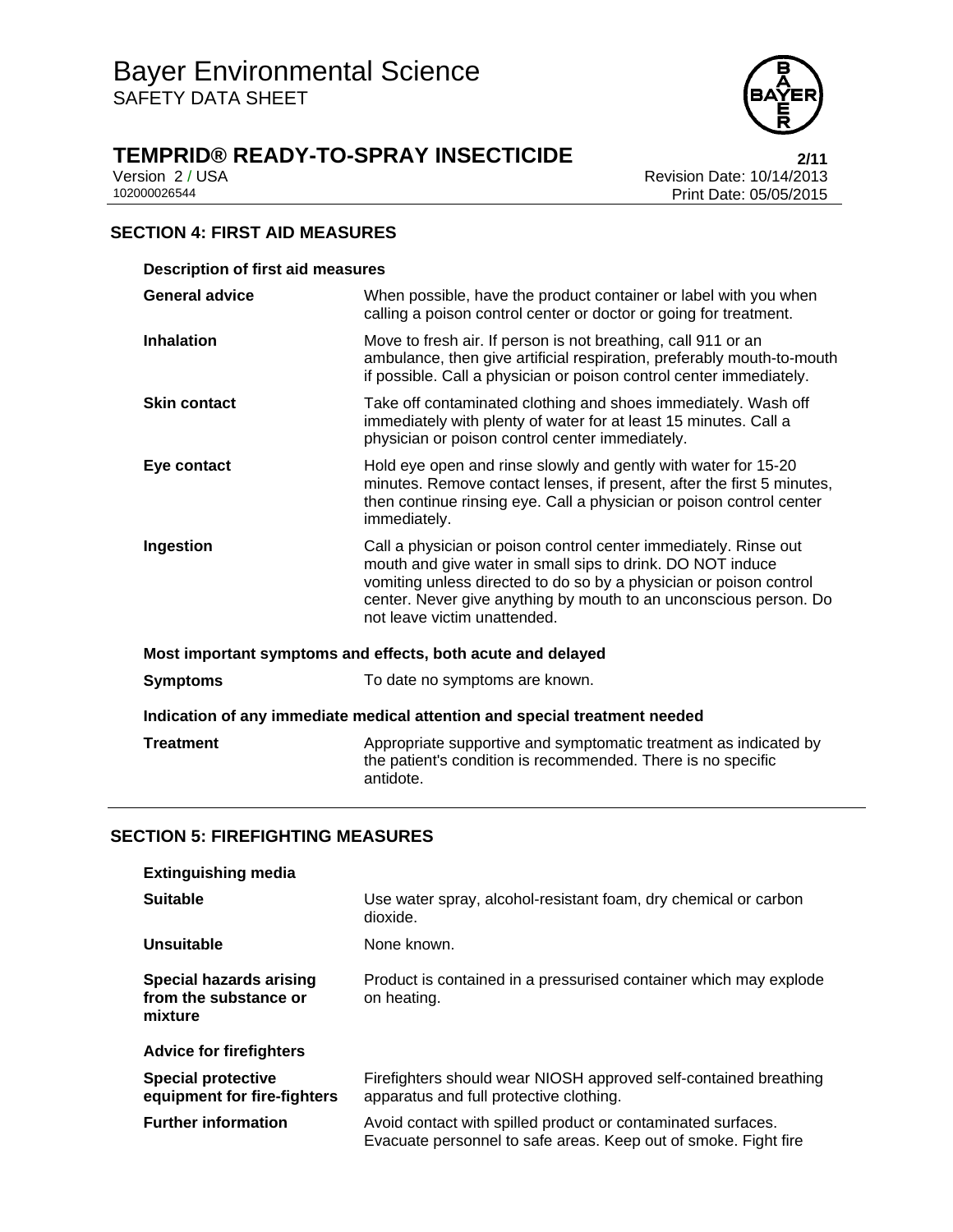

## **TEMPRID® READY-TO-SPRAY INSECTICIDE 3/11**

Version 2 / USA **Version 2 / USA Revision Date: 10/14/2013**<br>102000026544<br>Print Date: 05/05/2015 Print Date: 05/05/2015

from upwind position. Cool closed containers exposed to fire with water spray. Do not allow run-off from fire fighting to enter drains or water courses. **Flash point** > 93.3 °C

| <b>Flash point</b>              | $>$ 93.3 °C.      |
|---------------------------------|-------------------|
| <b>Autoignition temperature</b> | no data available |
| <b>Lower explosion limit</b>    | no data available |
| <b>Upper explosion limit</b>    | no data available |
| <b>Explosivity</b>              | not applicable    |

### **SECTION 6: ACCIDENTAL RELEASE MEASURES**

| Personal precautions, protective equipment and emergency procedures |                                                                                                                                                                                                                                                                                                |  |
|---------------------------------------------------------------------|------------------------------------------------------------------------------------------------------------------------------------------------------------------------------------------------------------------------------------------------------------------------------------------------|--|
| <b>Precautions</b>                                                  | Keep unauthorized people away. Isolate hazard area. Avoid contact<br>with spilled product or contaminated surfaces.                                                                                                                                                                            |  |
| Methods and materials for containment and cleaning up               |                                                                                                                                                                                                                                                                                                |  |
| Methods for cleaning up                                             | Soak up with inert absorbent material (e.g. sand, silica gel, acid binder,<br>universal binder, sawdust). Collect and transfer the product into a<br>properly labelled and tightly closed container. Clean contaminated<br>floors and objects thoroughly, observing environmental regulations. |  |
| <b>Additional advice</b>                                            | Use personal protective equipment. Do not allow to enter soil,<br>waterways or waste water canal.                                                                                                                                                                                              |  |
| Reference to other sections                                         | Information regarding safe handling, see section 7.<br>Information regarding personal protective equipment, see section 8.<br>Information regarding waste disposal, see section 13.                                                                                                            |  |

#### **SECTION 7: HANDLING AND STORAGE**

#### **Precautions for safe handling**

| Advice on safe handling                                   | Handle and open container in a manner as to prevent spillage.<br>Maintain exposure levels below the exposure limit through the use of<br>general and local exhaust ventilation.                                                                                                                                                                                                     |
|-----------------------------------------------------------|-------------------------------------------------------------------------------------------------------------------------------------------------------------------------------------------------------------------------------------------------------------------------------------------------------------------------------------------------------------------------------------|
| <b>Advice on protection</b><br>against fire and explosion | Keep away from heat and sources of ignition.                                                                                                                                                                                                                                                                                                                                        |
| Hygiene measures                                          | Wash hands thoroughly with soap and water after handling and<br>before eating, drinking, chewing gum, using tobacco, using the toilet<br>or applying cosmetics. Smoking, eating and drinking should be<br>prohibited in the application area.<br>Remove Personal Protective Equipment (PPE) immediately after<br>handling this product. Before removing gloves clean them with soap |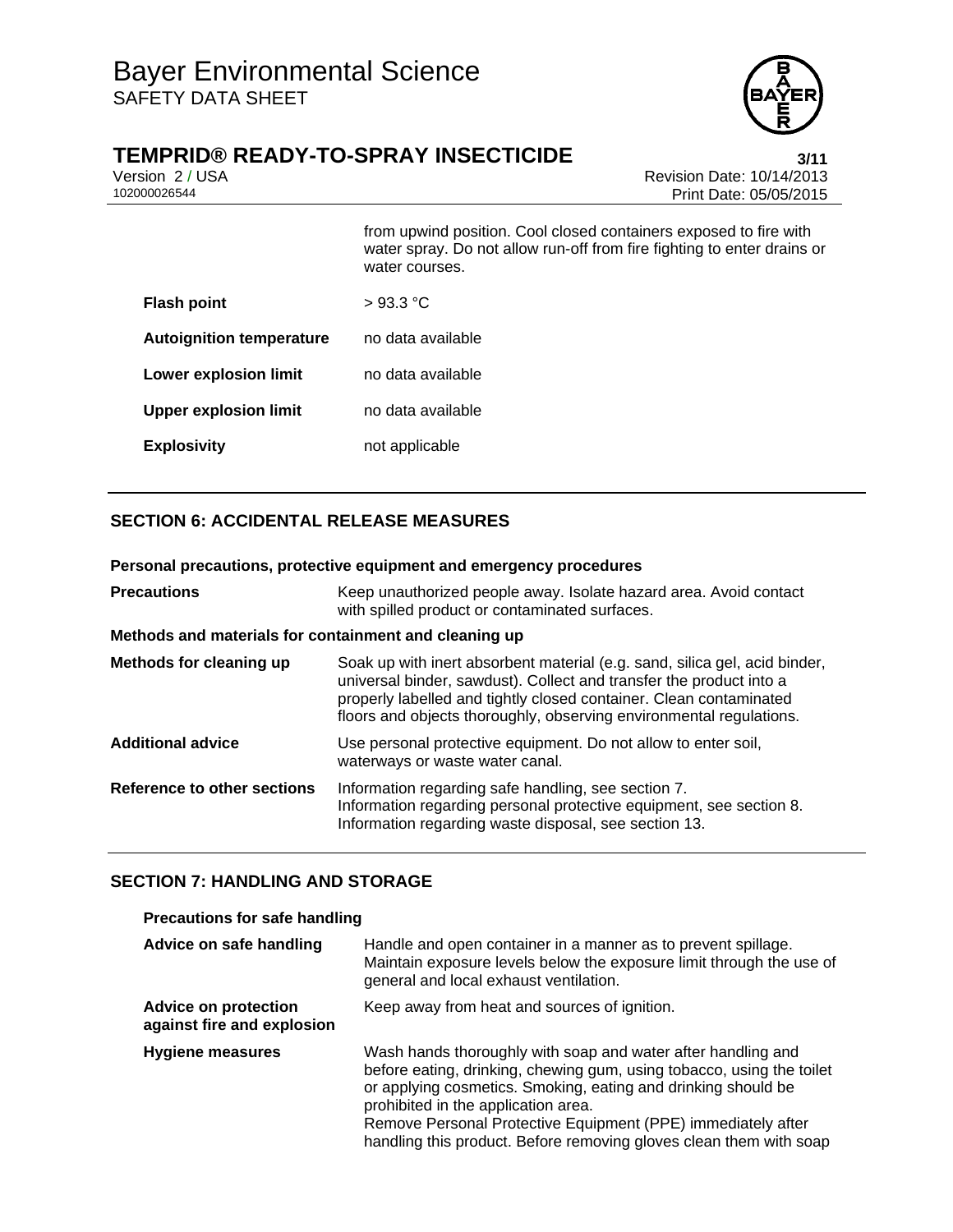

# **TEMPRID® READY-TO-SPRAY INSECTICIDE 4/11**

Version 2 / USA Revision Date: 10/14/2013 Print Date: 05/05/2015

> and water. Remove soiled clothing immediately and clean thoroughly before using again. Wash thoroughly and put on clean clothing.

**Conditions for safe storage, including any incompatibilities** 

**Requirements for storage areas and containers** Store in a cool, dry place and in such a manner as to prevent cross contamination with other crop protection products, fertilizers, food, and feed. Store in original container and out of the reach of children, preferably in a locked storage area.

#### **SECTION 8: EXPOSURE CONTROLS/PERSONAL PROTECTION**

#### **Control parameters**

| Components                        | CAS-No.     | Control parameters             | Update  | Basis         |
|-----------------------------------|-------------|--------------------------------|---------|---------------|
| Imidacloprid                      | 138261-41-3 | $0.7$ mg/m $3$<br>(TWA)        |         | OES BCS*      |
| Imidacloprid                      | 138261-41-3 | $5 \text{ ug/m}$ 3<br>(AN ESL) | 07 2011 | <b>TX ESL</b> |
| Imidacloprid                      | 138261-41-3 | 50 ug/m3<br>(ST ESL)           | 07 2011 | <b>TX ESL</b> |
| Beta-Cyfluthrin                   | 68359-37-5  | 50 ug/m3<br>(ST ESL)           | 10 2003 | <b>TX ESL</b> |
| Beta-Cyfluthrin<br>(Particulate.) | 68359-37-5  | 50 ug/m3<br>(ST ESL)           | 10 2003 | <b>TX ESL</b> |
| Beta-Cyfluthrin<br>(Particulate.) | 68359-37-5  | $5 \text{ ug/m}$ 3<br>(AN ESL) | 10 2003 | <b>TX ESL</b> |
| Beta-Cyfluthrin                   | 68359-37-5  | $5 \text{ ug/m}$ 3<br>(AN ESL) | 10 2003 | <b>TX ESL</b> |
| Beta-Cyfluthrin                   | 68359-37-5  | $0.01$ mg/m3<br>(TWA)          |         | OES BCS*      |

\*OES BCS: Internal Bayer CropScience "Occupational Exposure Standard"

#### **Exposure controls**

#### **Personal protective equipment**

In normal use and handling conditions please refer to the label and/or leaflet. In all other cases the following recommendations would apply.

| <b>Respiratory protection</b> | When respirators are required, select NIOSH approved equipment<br>based on actual or potential airborne concentrations and in<br>accordance with the appropriate regulatory standards and/or<br>industry recommendations. |
|-------------------------------|---------------------------------------------------------------------------------------------------------------------------------------------------------------------------------------------------------------------------|
| <b>Hand protection</b>        | Chemical resistant nitrile rubber gloves                                                                                                                                                                                  |
| Eye protection                | Tightly fitting safety goggles                                                                                                                                                                                            |
| Skin and body protection      | Wear long-sleeved shirt and long pants and shoes plus socks.                                                                                                                                                              |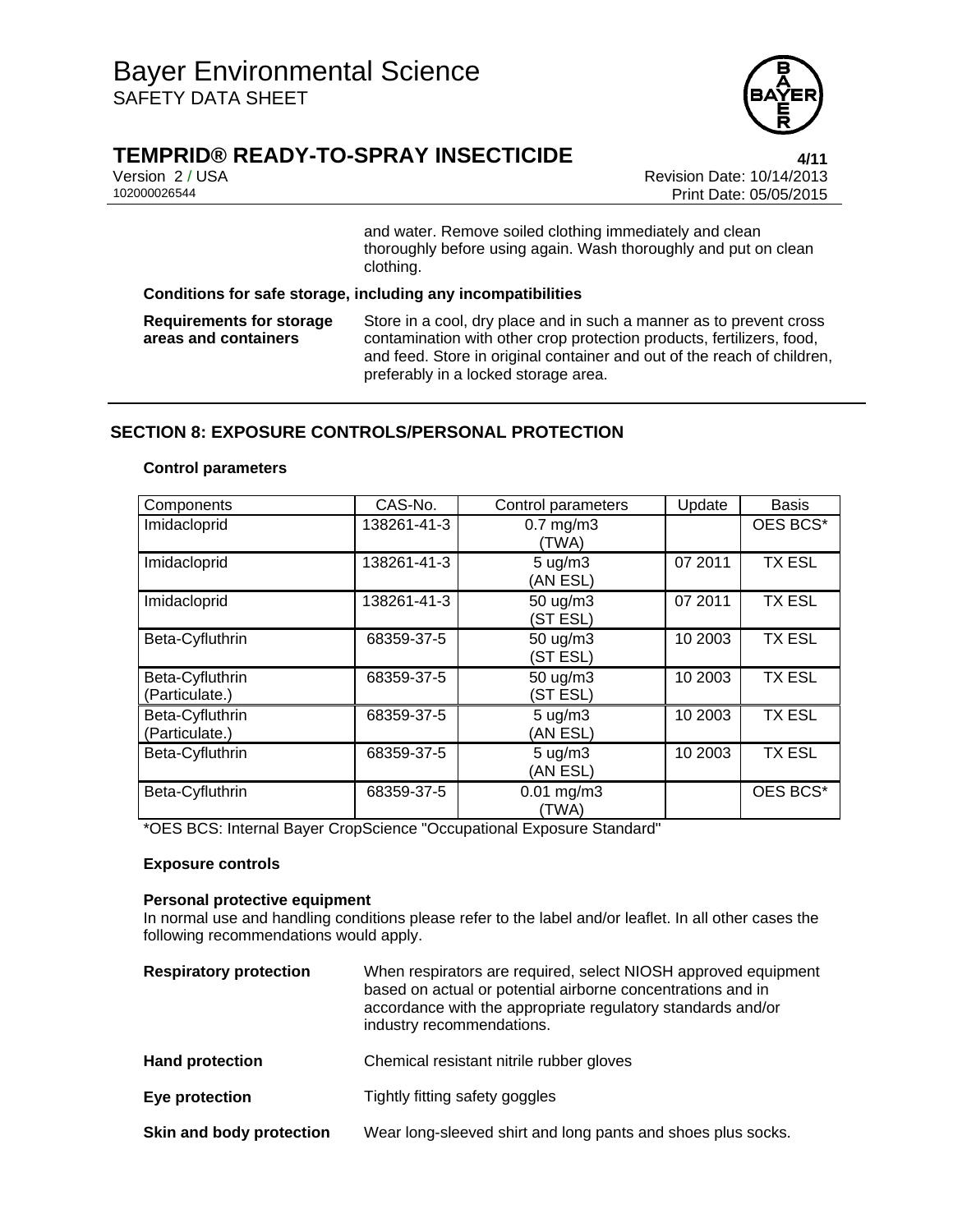

# **TEMPRID® READY-TO-SPRAY INSECTICIDE**<br>Version 2/USA<br>Revision Date: 10/14/2013

Version 2 / USA **Version 2 / USA Revision Date: 10/14/2013**<br>102000026544<br>Print Date: 05/05/2015 Print Date: 05/05/2015

**General protective measures**

Follow manufacturer's instructions for cleaning/maintaining PPE. If no such instructions for washables, use detergent and warm/tepid water.

Keep and wash PPE separately from other laundry.

#### **SECTION 9. PHYSICAL AND CHEMICAL PROPERTIES**

| <b>Appearance</b>                                 | white to beige                  |
|---------------------------------------------------|---------------------------------|
| <b>Physical State</b>                             | Liquid                          |
| Odor                                              | slight                          |
| <b>Odour Threshold</b>                            | no data available               |
| рH                                                | $5.8 - 6.8$ (100 %)             |
| <b>Vapor Pressure</b>                             | no data available               |
| Vapor Density (Air = 1)                           | no data available               |
| <b>Density</b>                                    | 1.00 g/cm <sup>3</sup> at 20 °C |
| <b>Evapouration rate</b>                          | no data available               |
| <b>Boiling Point</b>                              | no data available               |
| <b>Melting / Freezing Point</b>                   | no data available               |
| <b>Water solubility</b>                           | dispersible                     |
| <b>Minimum Ignition Energy</b>                    | not applicable                  |
| <b>Decomposition</b><br>temperature               | no data available               |
| <b>Partition coefficient: n-</b><br>octanol/water | no data available               |
| <b>Viscosity</b>                                  | 360 mPa.s                       |
| <b>Flash point</b>                                | $>93.3$ °C                      |
| <b>Autoignition temperature</b>                   | no data available               |
| <b>Lower explosion limit</b>                      | no data available               |
| <b>Upper explosion limit</b>                      | no data available               |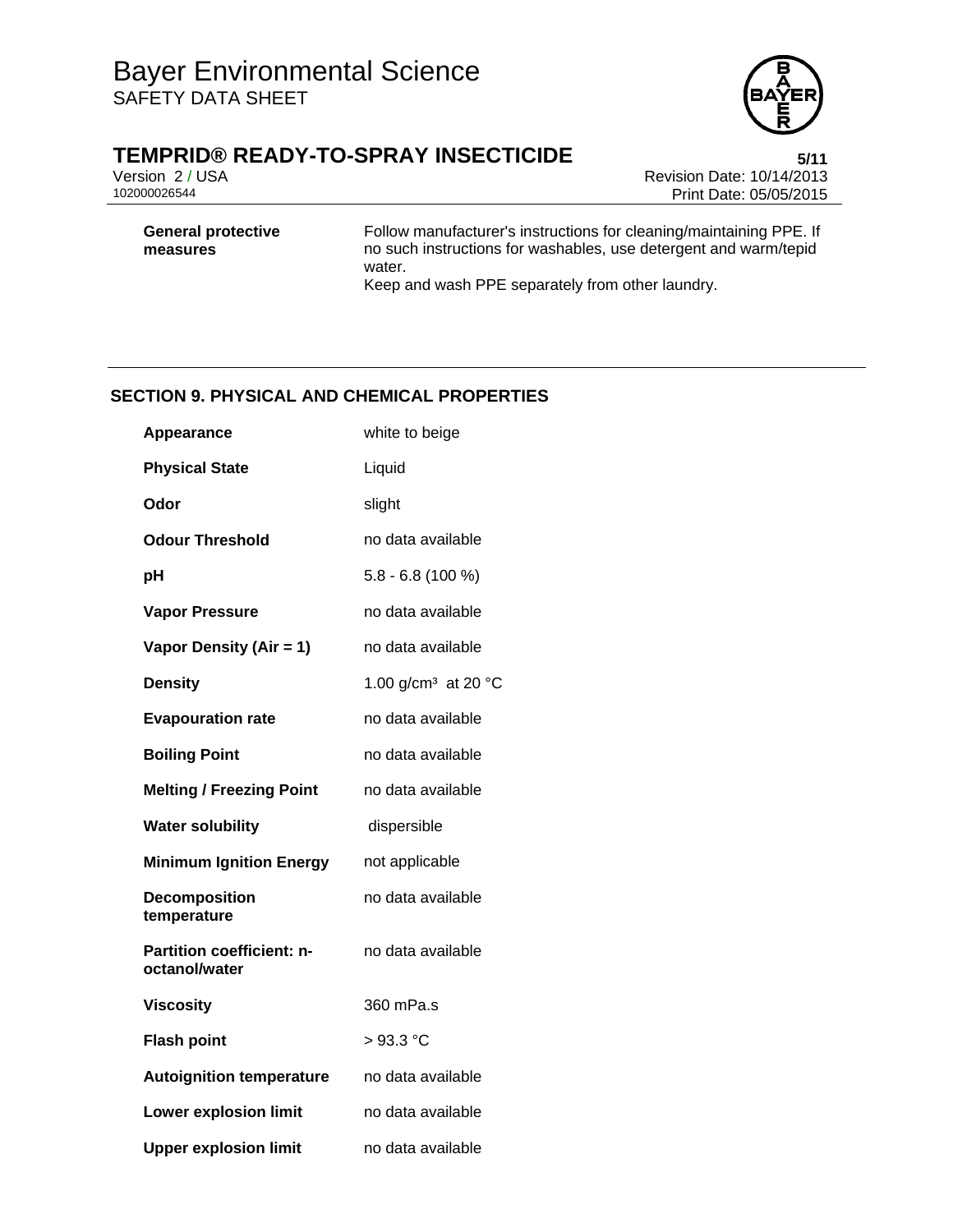

# **TEMPRID® READY-TO-SPRAY INSECTICIDE 6/11**

Version 2 / USA **Version 2 / USA Revision Date: 10/14/2013**<br>102000026544<br>Print Date: 05/05/2015 Print Date: 05/05/2015

**Explosivity** not applicable

### **SECTION 10: STABILITY AND REACTIVITY**

| <b>Reactivity</b>                          |                                              |
|--------------------------------------------|----------------------------------------------|
| <b>Thermal decomposition</b>               | no data available                            |
|                                            |                                              |
| <b>Chemical stability</b>                  | Stable under recommended storage conditions. |
|                                            |                                              |
| <b>Conditions to avoid</b>                 | Extremes of temperature and direct sunlight. |
| Incompatible materials                     | no data available                            |
| <b>Hazardous decomposition</b><br>products | no data available                            |

#### **SECTION 11: TOXICOLOGICAL INFORMATION**

| <b>Exposure routes</b>                                                                                  | Inhalation, Skin contact, Eye contact, Ingestion |
|---------------------------------------------------------------------------------------------------------|--------------------------------------------------|
| <b>Immediate Effects</b><br>Eye                                                                         | May cause eye irritation.                        |
| <b>Skin</b>                                                                                             | May cause slight irritation.                     |
| Information on toxicological effects<br>LD50 (female rat) $> 5,000$ mg/kg<br><b>Acute oral toxicity</b> |                                                  |
| <b>Acute inhalation toxicity</b>                                                                        | no data available                                |
| <b>Acute dermal toxicity</b>                                                                            | LD50 (rat) $> 5,000$ mg/kg                       |
| <b>Skin irritation</b>                                                                                  | Slight irritation (rabbit)                       |
| <b>Eye irritation</b>                                                                                   | Minimally irritating. (rabbit)                   |
| <b>Sensitisation</b>                                                                                    | Non-sensitizing. (guinea pig)                    |

#### **Assessment repeated dose toxicity**

Imidacloprid did not cause specific target organ toxicity in experimental animal studies. The toxic effects of beta-Cyfluthrin are related to transient hyperactivity typical for pyrethroid neurotoxicity.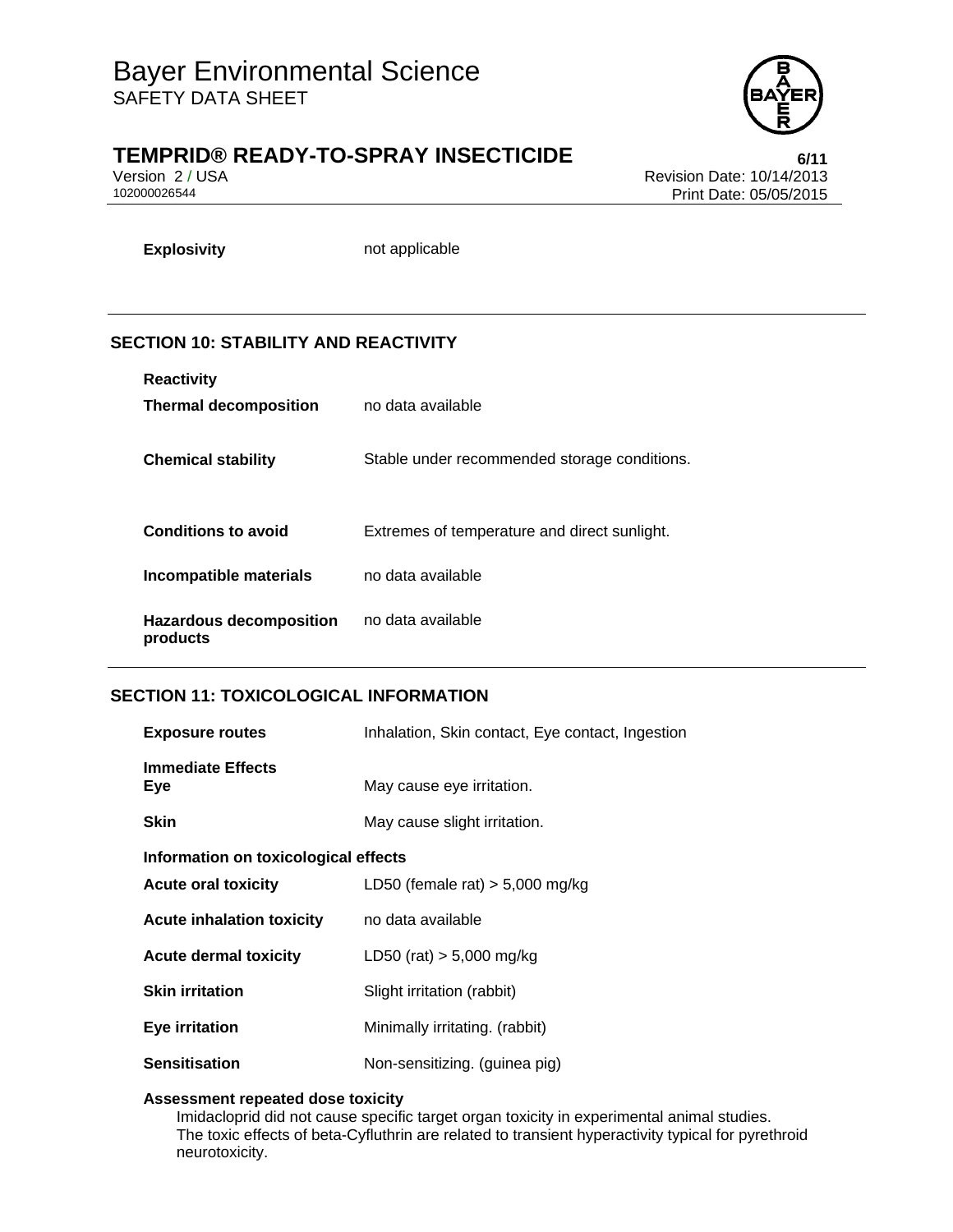

# **TEMPRID® READY-TO-SPRAY INSECTICIDE 7/11**

Version 2 / USA Revision Date: 10/14/2013 Print Date: 05/05/2015

#### **Assessment Mutagenicity**

Imidacloprid was not mutagenic or genotoxic based on the overall weight of evidence in a battery of in vitro and in vivo tests.

beta-Cyfluthrin was not mutagenic or genotoxic in a battery of in vitro and in vivo tests.

#### **Assessment Carcinogenicity**

Imidacloprid was not carcinogenic in lifetime feeding studies in rats and mice. beta-Cyfluthrin was not carcinogenic in lifetime feeding studies in rats and mice.

#### **ACGIH**

None.

#### **NTP**

None.

#### **IARC**

None.

#### **OSHA**

None.

#### **Assessment toxicity to reproduction**

Imidacloprid caused reproduction toxicity in a two-generation study in rats only at dose levels also toxic to the parent animals. The reproduction toxicity seen with Imidacloprid is related to parental toxicity.

beta-Cyfluthrin caused reproduction toxicity in a two-generation study in rats only at dose levels also toxic to the parent animals. The reproduction toxicity seen with beta-Cyfluthrin is related to parental toxicity.

#### **Assessment developmental toxicity**

Imidacloprid caused developmental toxicity only at dose levels toxic to the dams. The developmental effects seen with Imidacloprid are related to maternal toxicity. beta-Cyfluthrin caused developmental toxicity only at dose levels toxic to the dams. The developmental effects seen with beta-Cyfluthrin are related to maternal toxicity.

#### **Further information**

Acute toxicity studies have been bridged from a similar formulation(s). The non-acute information pertains to the active ingredient(s).

#### **SECTION 12: ECOLOGICAL INFORMATION**

| <b>Toxicity to fish</b> | LC50 (Rainbow trout (Oncorhynchus mykiss)) 211 mg/l<br>Exposure time: 96 h<br>The value mentioned relates to the active ingredient imidacloprid.         |
|-------------------------|----------------------------------------------------------------------------------------------------------------------------------------------------------|
|                         | LC50 (Rainbow trout (Oncorhynchus mykiss)) 0.000068 mg/l<br>Exposure time: 96 h<br>The value mentioned relates to the active ingredient beta-cyfluthrin. |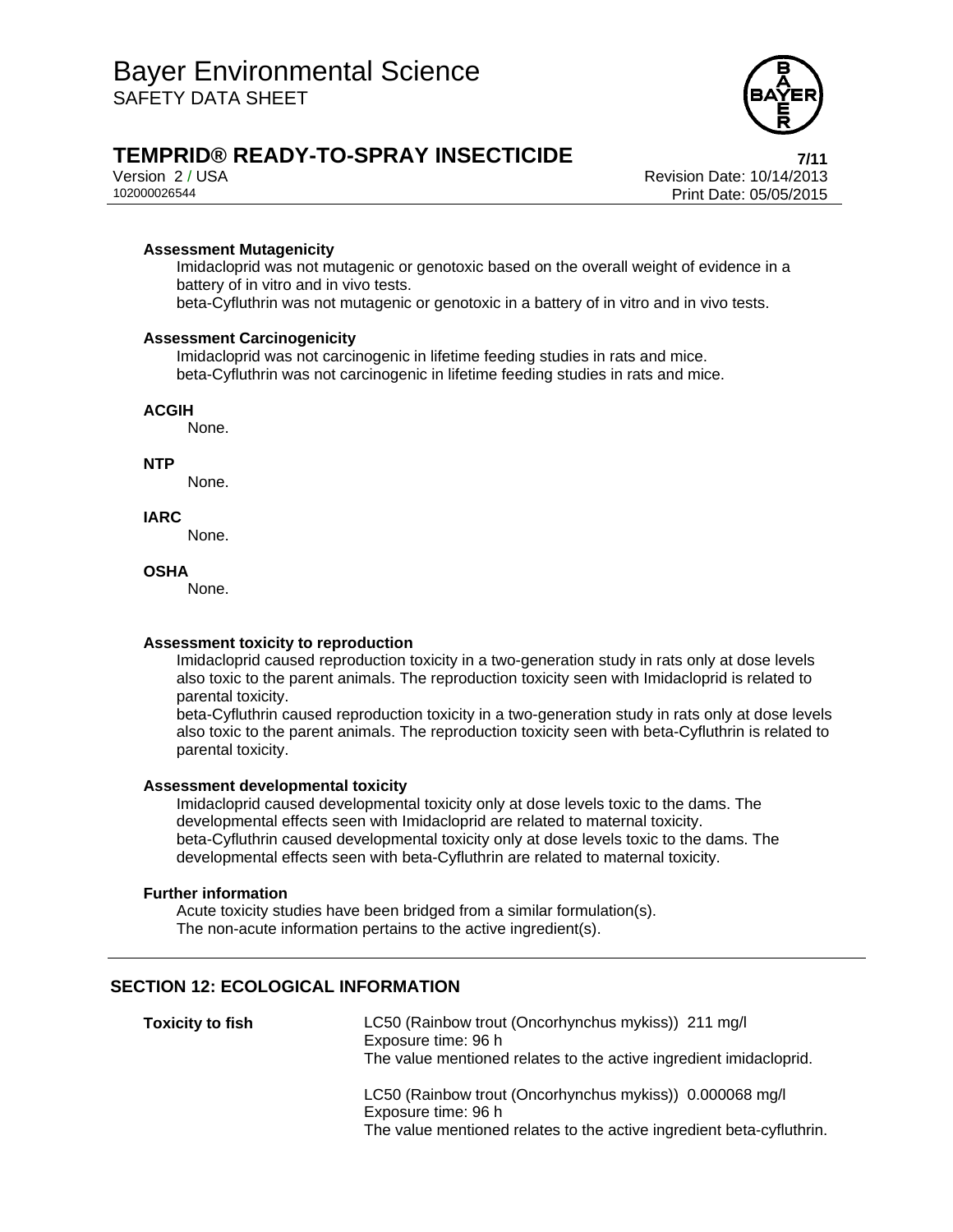

| <b>TEMPRID® READY-TO-SPRAY INSECTICIDE</b><br>Version 2 / USA<br>102000026544 | 8/11<br>Revision Date: 10/14/2013<br>Print Date: 05/05/2015                                                                                                                                                                                                                                                                                                                                                                            |
|-------------------------------------------------------------------------------|----------------------------------------------------------------------------------------------------------------------------------------------------------------------------------------------------------------------------------------------------------------------------------------------------------------------------------------------------------------------------------------------------------------------------------------|
| <b>Toxicity to aquatic</b><br>invertebrates                                   | EC50 (Water flea (Daphnia magna)) 85 mg/l<br>Exposure time: 48 h<br>The value mentioned relates to the active ingredient imidacloprid.                                                                                                                                                                                                                                                                                                 |
|                                                                               | LC50 (Chironomus riparius (non-biting midge)) 0.0552 mg/l<br>Exposure time: 24 h<br>The value mentioned relates to the active ingredient imidacloprid.                                                                                                                                                                                                                                                                                 |
|                                                                               | EC50 (Water flea (Daphnia magna)) 0.00029 mg/l<br>Exposure time: 48 h<br>The value mentioned relates to the active ingredient beta-cyfluthrin.                                                                                                                                                                                                                                                                                         |
| <b>Toxicity to aquatic plants</b>                                             | EC50 (Desmodesmus subspicatus) > 10 mg/l<br>Growth rate; Exposure time: 72 h<br>The value mentioned relates to the active ingredient imidacloprid.                                                                                                                                                                                                                                                                                     |
|                                                                               | IC50 (Desmodesmus subspicatus) > 0.01 mg/l<br>Growth rate; Exposure time: 72 h<br>The value mentioned relates to the active ingredient beta-cyfluthrin.<br>No acute toxicity was observed at its limit of water solubility.                                                                                                                                                                                                            |
| <b>Biodegradability</b>                                                       | Imidacloprid: not rapidly biodegradable                                                                                                                                                                                                                                                                                                                                                                                                |
|                                                                               | beta-Cyfluthrin: not rapidly biodegradable                                                                                                                                                                                                                                                                                                                                                                                             |
| Koc                                                                           | Imidacloprid: Koc:225                                                                                                                                                                                                                                                                                                                                                                                                                  |
|                                                                               | beta-Cyfluthrin: Koc:508 - 3179                                                                                                                                                                                                                                                                                                                                                                                                        |
| <b>Bioaccumulation</b><br><b>Mobility in soil</b>                             | Imidacloprid:<br>Does not bioaccumulate.<br>beta-Cyfluthrin: Bioconcentration factor (BCF) 506<br>Does not bioaccumulate.<br>Imidacloprid: Moderately mobile in soils                                                                                                                                                                                                                                                                  |
|                                                                               | beta-Cyfluthrin: Immobile in soil                                                                                                                                                                                                                                                                                                                                                                                                      |
| <b>Environmental precautions</b>                                              | Do not allow to get into surface water, drains and ground water.<br>Do not apply directly to water, to areas where surface water is<br>present or to intertidal areas below the mean high water mark.<br>Drift and runoff from treated areas may be hazardous to aquatic<br>organisms in adjacent sites.<br>Do not contaminate surface or ground water by cleaning equipment<br>or disposal of wastes, including equipment wash water. |
|                                                                               | Do not apply this product or allow it to drift to blooming crops or<br>weeds if bees are visiting the treatment area.                                                                                                                                                                                                                                                                                                                  |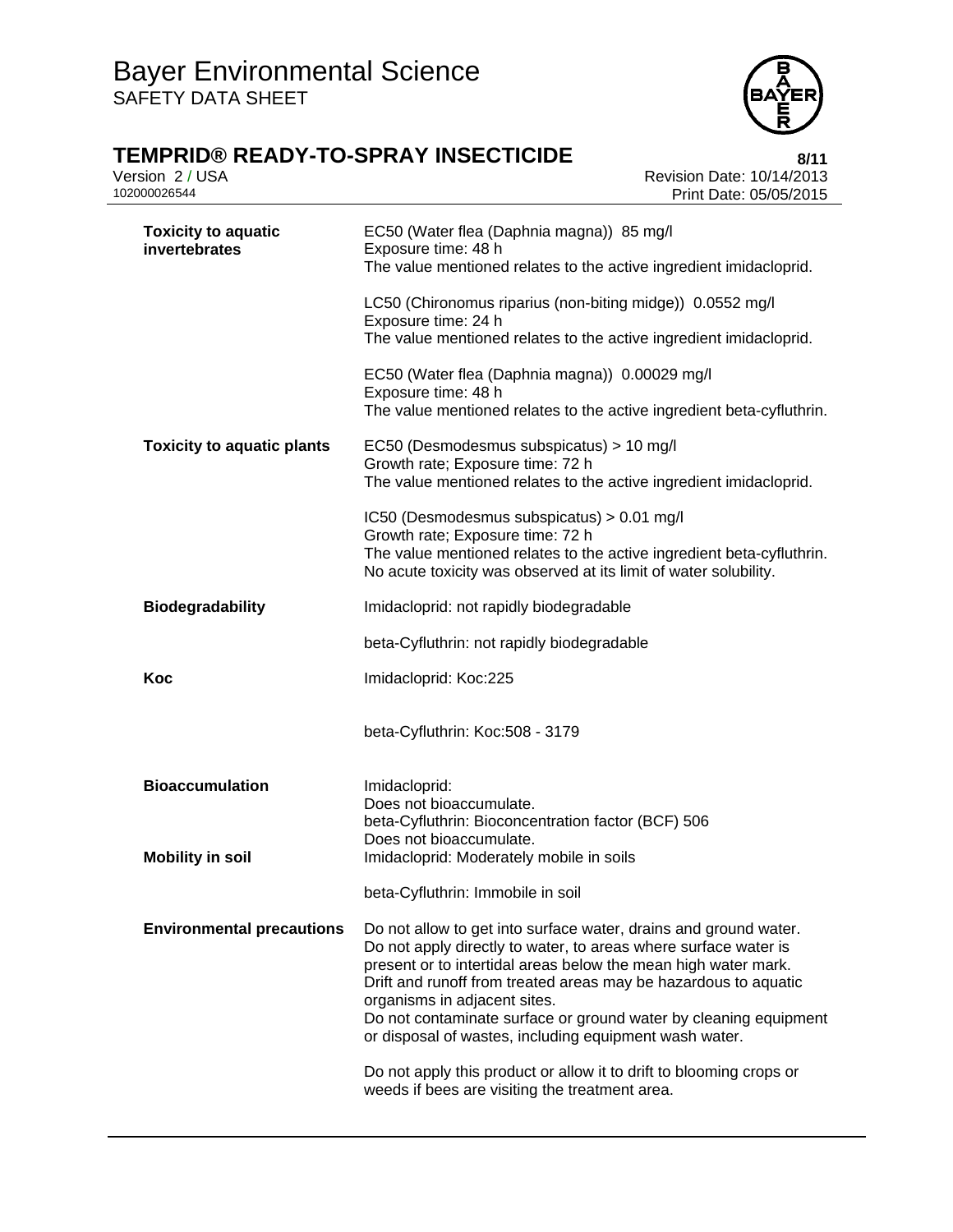

# **TEMPRID® READY-TO-SPRAY INSECTICIDE 19/11**

Version 2 / USA **Version 2 / USA Revision Date: 10/14/2013**<br>102000026544<br>Print Date: 05/05/2015 Print Date: 05/05/2015

#### **SECTION 13: DISPOSAL CONSIDERATIONS**

| Waste treatment methods       |                                                                                                                                                                                                                                                              |
|-------------------------------|--------------------------------------------------------------------------------------------------------------------------------------------------------------------------------------------------------------------------------------------------------------|
| <b>Product</b>                | Follow advice on product label and/or leaflet.<br>Do not contaminate water, food, or feed by disposal.<br>Dispose in accordance with all local, state/provincial and federal<br>regulations.<br>Never place unused product down any indoor or outdoor drain. |
| <b>Contaminated packaging</b> | Follow advice on product label and/or leaflet.<br>Do not puncture or incinerate container.<br>Consult state and local regulations regarding the proper disposal of<br>container.                                                                             |
| <b>RCRA</b> Information       | Characterization and proper disposal of this material as a special or<br>hazardous waste is dependent upon Federal, State and local laws<br>and are the user's responsibility. RCRA classification may apply.                                                |

#### **SECTION 14: TRANSPORT INFORMATION**

| 49CFR                    |                         |
|--------------------------|-------------------------|
| UN number                | 1950                    |
| Class                    | 2.2                     |
| Packaging group          |                         |
| Proper shipping name     | <b>AEROSOLS</b>         |
| <b>IMDG</b>              |                         |
|                          |                         |
| UN number                | 1950                    |
| Class                    | 2.2                     |
| Packaging group          |                         |
| Marine pollutant         | <b>YES</b>              |
| Proper shipping name     | <b>AEROSOLS</b>         |
|                          |                         |
| <b>IATA</b>              |                         |
| UN number                | 1950                    |
| Class                    | 2.2                     |
| Packaging group          |                         |
| Environm. Hazardous Mark | NO.                     |
| Proper shipping name     | AEROSOLS, NON-FLAMMABLE |

This transportation information is not intended to convey all specific regulatory information relating to this product. It does not address regulatory variations due to package size or special transportation requirements.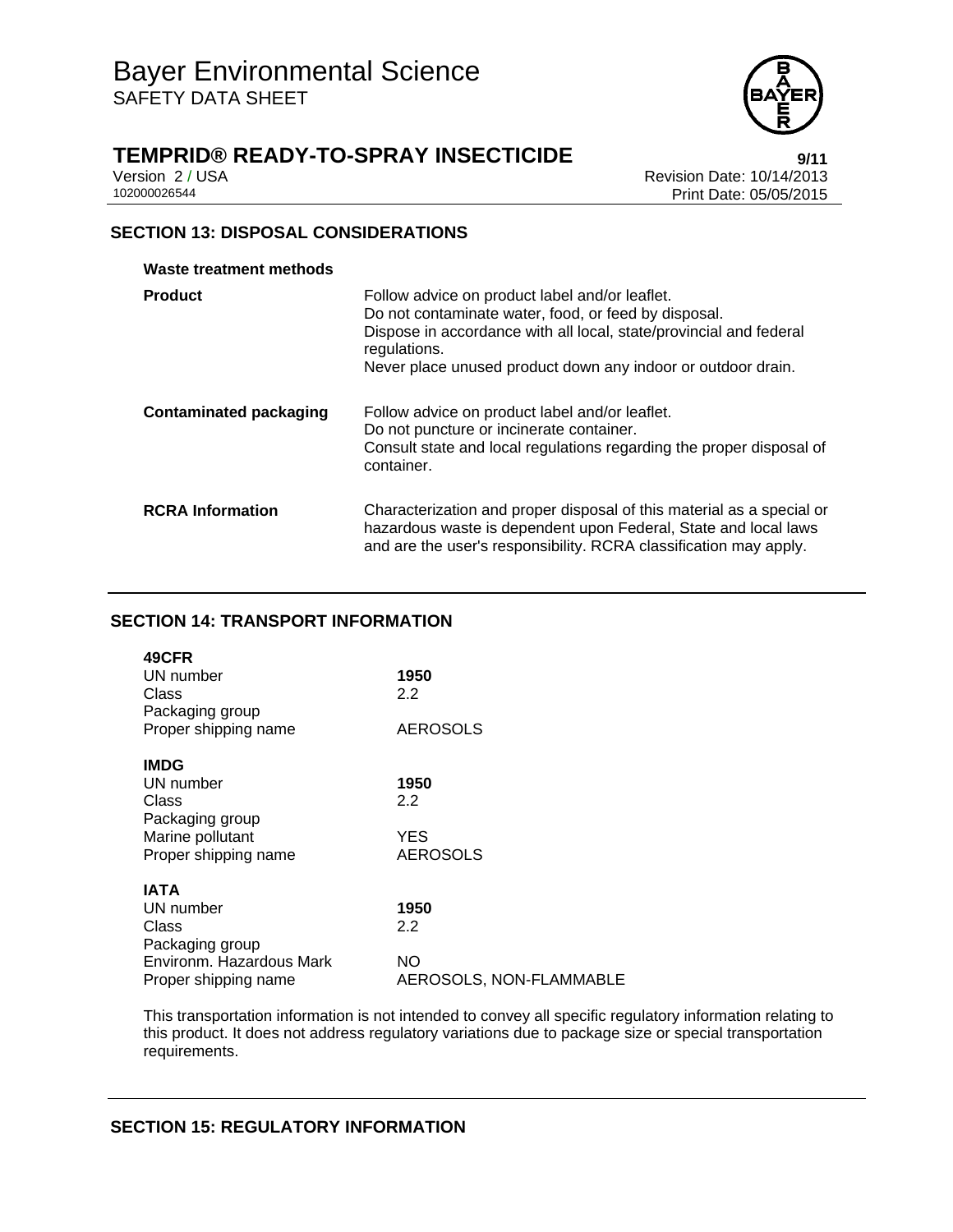

# **TEMPRID® READY-TO-SPRAY INSECTICIDE 10/11**

Version 2 / USA Revision Date: 10/14/2013 Print Date: 05/05/2015

**EPA Registration No.** 432-1527 **US Federal Regulations TSCA list** None. **US. Toxic Substances Control Act (TSCA) Section 12(b) Export Notification (40 CFR 707, Subpt D)** None. **SARA Title III - Section 302 - Notification and Information** None. **SARA Title III - Section 313 - Toxic Chemical Release Reporting** Beta-Cyfluthrin 1.0% **68359-37-5** 1.0% **US States Regulatory Reporting CA Prop65** This product does not contain any substances known to the State of California to cause cancer. This product does not contain any substances known to the State of California to cause reproductive harm. **US State Right-To-Know Ingredients** Beta-Cyfluthrin 68359-37-5 NJ **Canadian Regulations Canadian Domestic Substance List**  None. **Environmental CERCLA**  None. **Clean Water Section 307 Priority Pollutants**  None. **Safe Drinking Water Act Maximum Contaminant Levels**  None. **EPA/FIFRA Information:** This chemical is a pesticide product registered by the Environmental Protection Agency and is subject to certain labeling requirements under federal pesticide law. These requirements differ from the classification

criteria and hazard information required for safety data sheets, and for workplace labels of non-pesticide chemicals. Following is the hazard information required on the pesticide label: **Hazard statements:** Keep out of the reach of children.

| ard statements: | Keep out of the reach of children.                  |
|-----------------|-----------------------------------------------------|
|                 | Avoid inhalation of vapour or mist.                 |
|                 | Avoid contact with skin, eyes and clothing.         |
|                 | Wash thoroughly with soap and water after handling. |
|                 |                                                     |

#### **SECTION 16: OTHER INFORMATION**